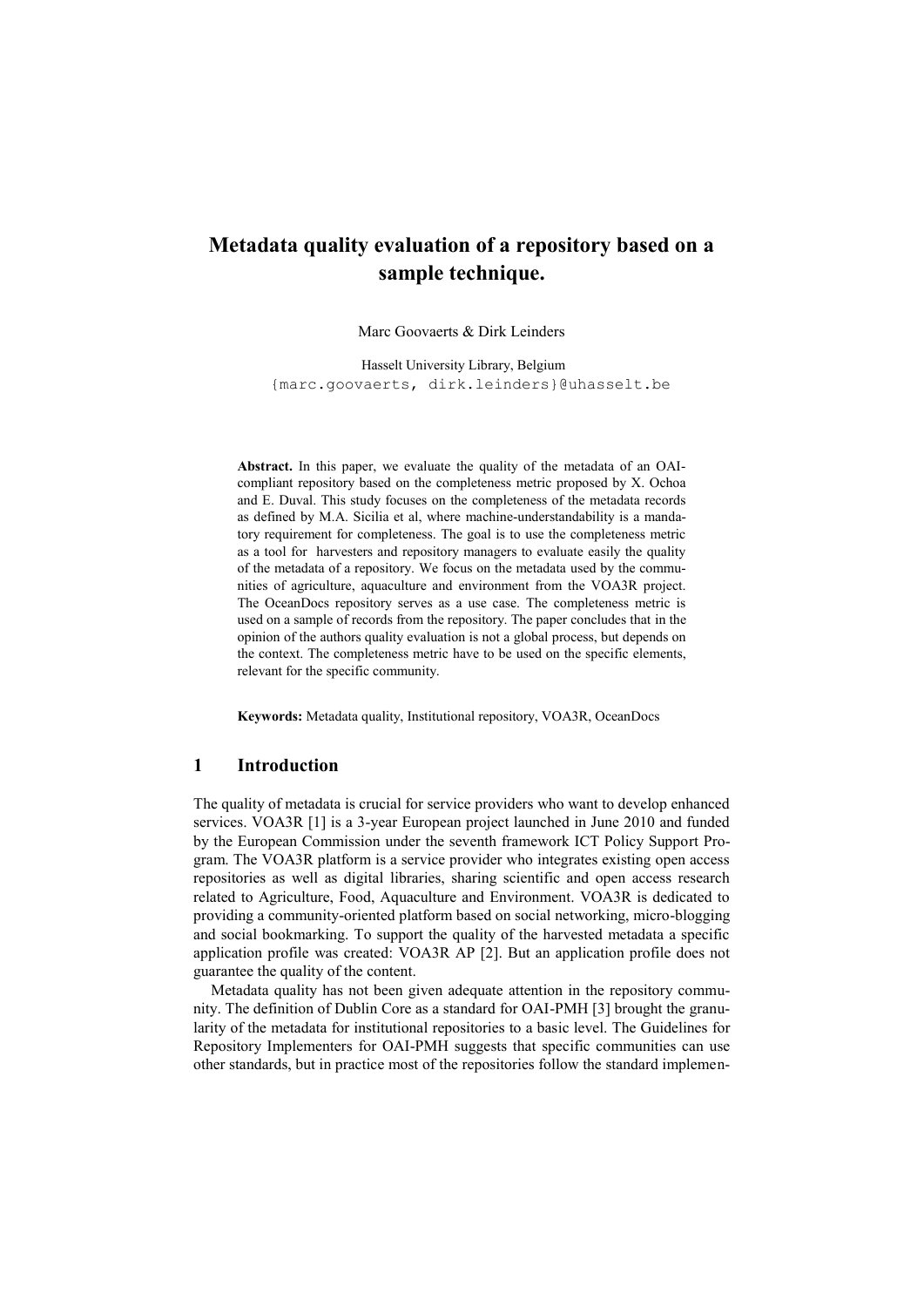tation in packages like DSpace, which supports a Dublin Core qualified at maximum [4].

An important reason for this choice is the fact that most submitters are not information specialists. Authors do not like the administrative work of creating metadata. Therefore a minimal format seems a nice solution in an environment where authors get the responsibility to submit their papers.

The success of general search engines with simple text search made it feel superfluous to create rich metadata. In the last fifteen years, the internet has changed completely the way researchers are looking for information. Yahoo, Google and other search engines limited the search technique to a simple word search supported by a powerful ranking system. Why should people bother about rich metadata?

But rich services need better metadata. Service providers like VOA3R want to create relations between pieces of metadata automatically. Therefore you need more refined and precise metadata. Ontologies are again becoming relevant, surely if terms and concepts can be defined uniquely by an identifier or resource URI. For example, the systematic use of AGROVOC keywords makes it possible to relate research topics in AGRIS. The use of resource URIs for every AGROVOC keyword supports multilinguality.

Metadata formats guarantee the level of granularity. A full MODS, not one translated from Dublin Core qualified as in DSpace, is much more refined than Dublin Core. Specific application profiles have been developed like Agris AP [5] and VOA3R AP, as more granular formats than Dublin Core.

# **2 Definition of metadata quality**

How can we define quality for metadata content? T.R. Bruce and D. Hillman [6] proposed seven parameters for metadata quality: completeness, accuracy, conformance to expectation, logical consistence, accessibility, timeliness, and provenance.

In this study we focus on completeness, as the most important parameter for the service provider, with the following definition: 'A metadata instance should describe the resource as fully as possible. Also, the metadata fields should be filled in for the majority of the resource population in order to make them useful for any kind of service'. [7] But completeness is related to granularity and precision.

Objects are described by metadata elements. Granularity defines the refinement of these elements. For example, Dublin Core has only one element for the source element (bibliographicCitation), while MODS has the possibility to split up the source description in multiple elements. The example below shows part of a MODS description, where journal title, volume, start and end page are available separately.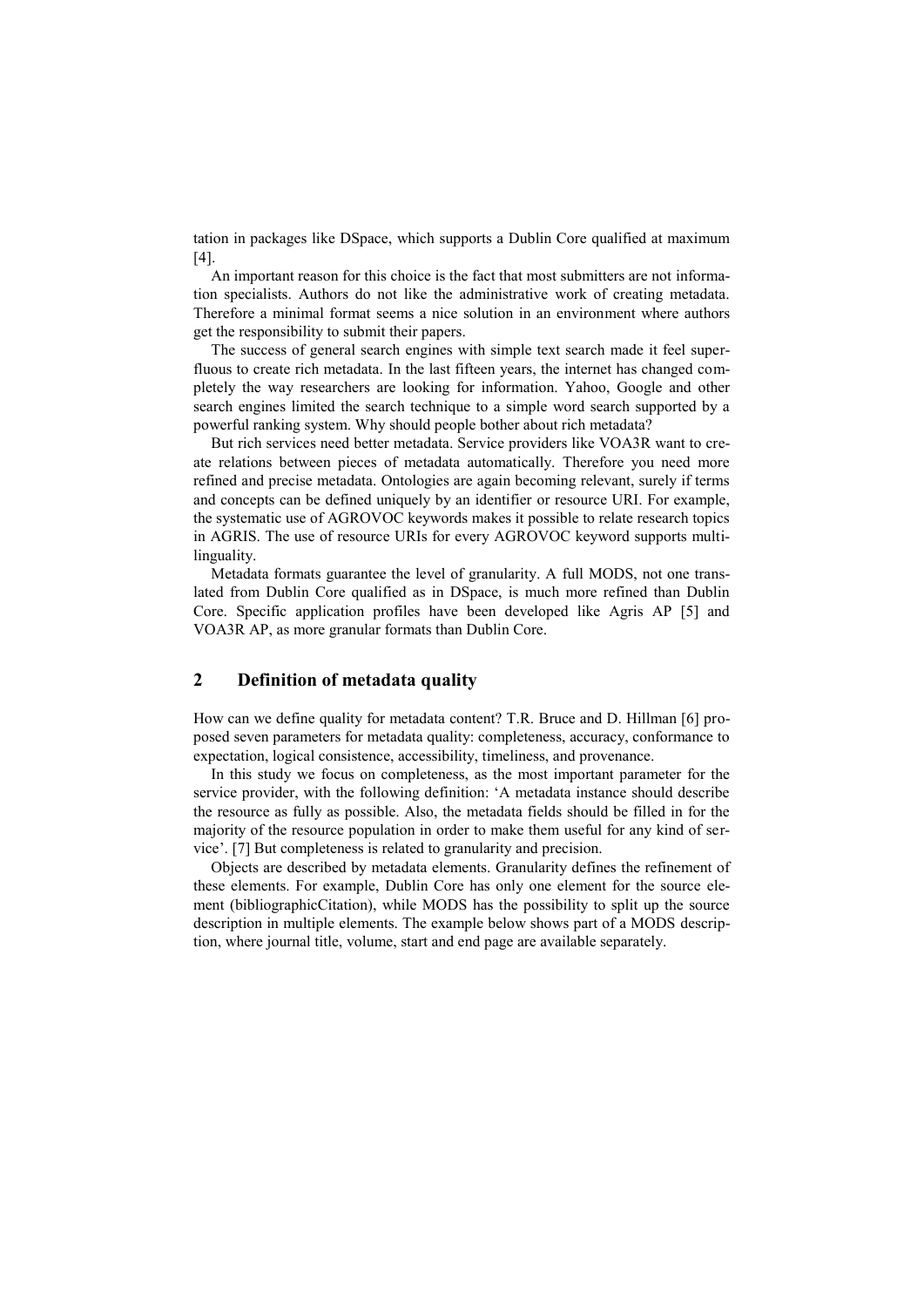```
<relatedItem type="host">
 <titleInfo>
   <title>Bulletin Scientifique de l'IMROP</title>
 </titleInfo>
\leqnart\geq<detail type="volume">
        <number>28</number>
   </detail>
   <extent unit="page">
        \leqstart>1 \leq/start>\leqend>31\leq/end>\le/extent\ge</part></relatedItem>
```
**Fig. 1.** Example of a source description in MODS, specifically the reference to a journal.

The use of authority control, ontologies and unique identifiers defines content unequivocally. Because of its unambiguity a DOI or a handle is sometimes more relevant than a whole abstract. The use of resource URIs for author names, journal titles or thesauri terms makes these values uniquely defined. Institutional repositories are mainly based on text. Harvesters like OAIster collect structured text, but to create rich services a machine-readable approach is essential in a world with Linked Open Data. M.A. Sicilia et al. 'consider machine-understandability as a mandatory requirement for completeness of metadata records' [8].

Granularity and precision influences our view on the completeness of the metadata. These aspects will be used in the study further on.

Traditionally, metadata quality is evaluated manually based on a questionnaire. Basically, there are many subjective aspects in this approach. It is also a work intensive job. In their article 'Automatic evaluation of metadata quality in digital repositories' [9] X. Ochoa and E. Duval describe a very complete method of automatic evaluation of the seven metadata quality parameters of by T.R. Bruce and D. Hillman. The method does not only evaluate the metadata but also the relation to the content and the user expectations. In this article we focus only on the completeness of metadata. We used the second completeness metric of X. Ochoa and E. Duval.

# **3 Evaluation of metadata quality: OceanDocs case**

We propose a simple statistical approach using a random sample of records to evaluate the metadata quality. The completeness metrics of X. Ochoa and E. Duval are devised to analyze digital libraries and repositories with a full record set. In many cases it can be more practical to work with a limited sample. For example, when a service provider requests a sample for evaluation before harvesting the targeted repository.

While X. Ochoa and E. Duval measure the metadata quality using complete records, we focused on key elements which are machine-readable. Some elements of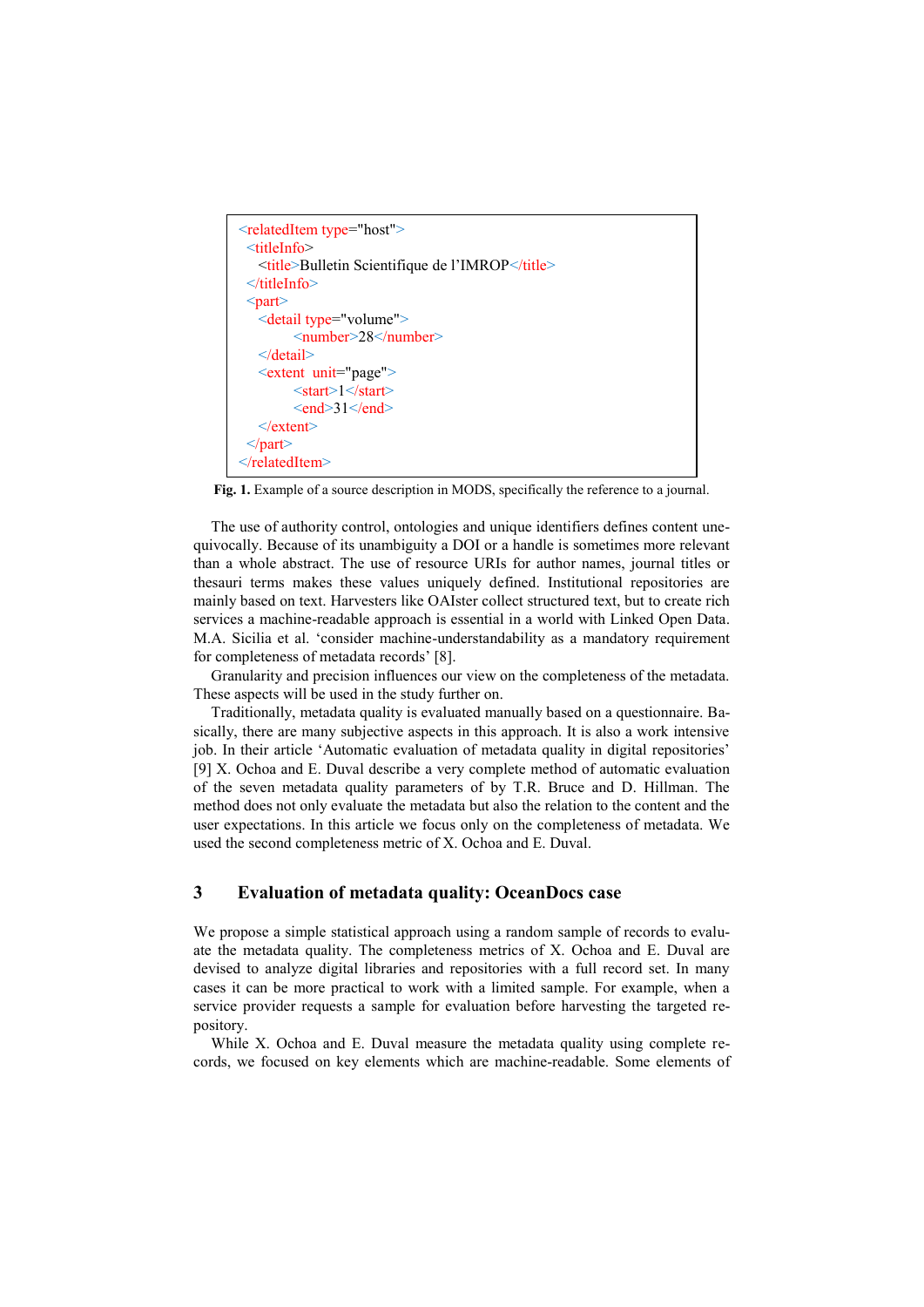the metadata are difficult to evaluate because they are not always available or because they are not mandatory. For example some publications do not have an author, some journals do not have an ISSN. Every community has specific key elements, depending on their focus. The aquatic community uses for example ASFA keywords, while in agriculture AGROVOC is used. Evaluation criteria have to be adapted to the needs of the community.

The OceanDocs [10] repository, our study case, is used in the aquatic community and also harvested by VOA3R. Therefore, the ASFA and AGROVOC thesauri are relevant metadata elements for respectively the aquatic and the agricultural community.

Ex. Agrovoc term:

```
 Marine fisheries:
```
- o with term code: c\_4611
- o with resource URI: http://aims.fao.org/aos/agrovoc/c\_4611

ASFA term:

l

- Fisheries biology
	- o with term code: c\_5839
	- o resource URI: http://aims.fao.org/aos/asfa/c\_5839

**Fig. 2.** Example of AGROVOC and ASFA terms with their unique identifiers.

The key elements analyzed were the keywords and the source description. We evaluated the precision (availability of controlled vocabulary and unique identifiers for keywords) and the granularity (source description).

The analysis went through three steps:

- 1. Two random samples of OceanDocs records were taken with data about keywords and source description.
- 2. The confidence interval was measured for each of the keyword elements and for each of the elements of the source description to check whether the sample was representative [11].
- 3. For both group of elements, the results were computed with Ochoa and Duval's completeness metric [12].

#### **3.1 Creation of samples of metadata records from OceanDocs**

Samples were taken from the OceanDocs repository<sup>1</sup>. We generated the samples by applying a simple random sampling technique. Each record was included in the sample with equal probability, which was determined by the desired sample size. The first sample of 100 records gave a large confidence interval. The second sample of 300

<sup>&</sup>lt;sup>1</sup> The data is available in the OAI-MODS format. (ex. http://www.oceandocs.org/odinoai/request?verb=GetRecord&metadataPrefix=mods&identifier=oai:www.oceandocs.org:18 34/1500).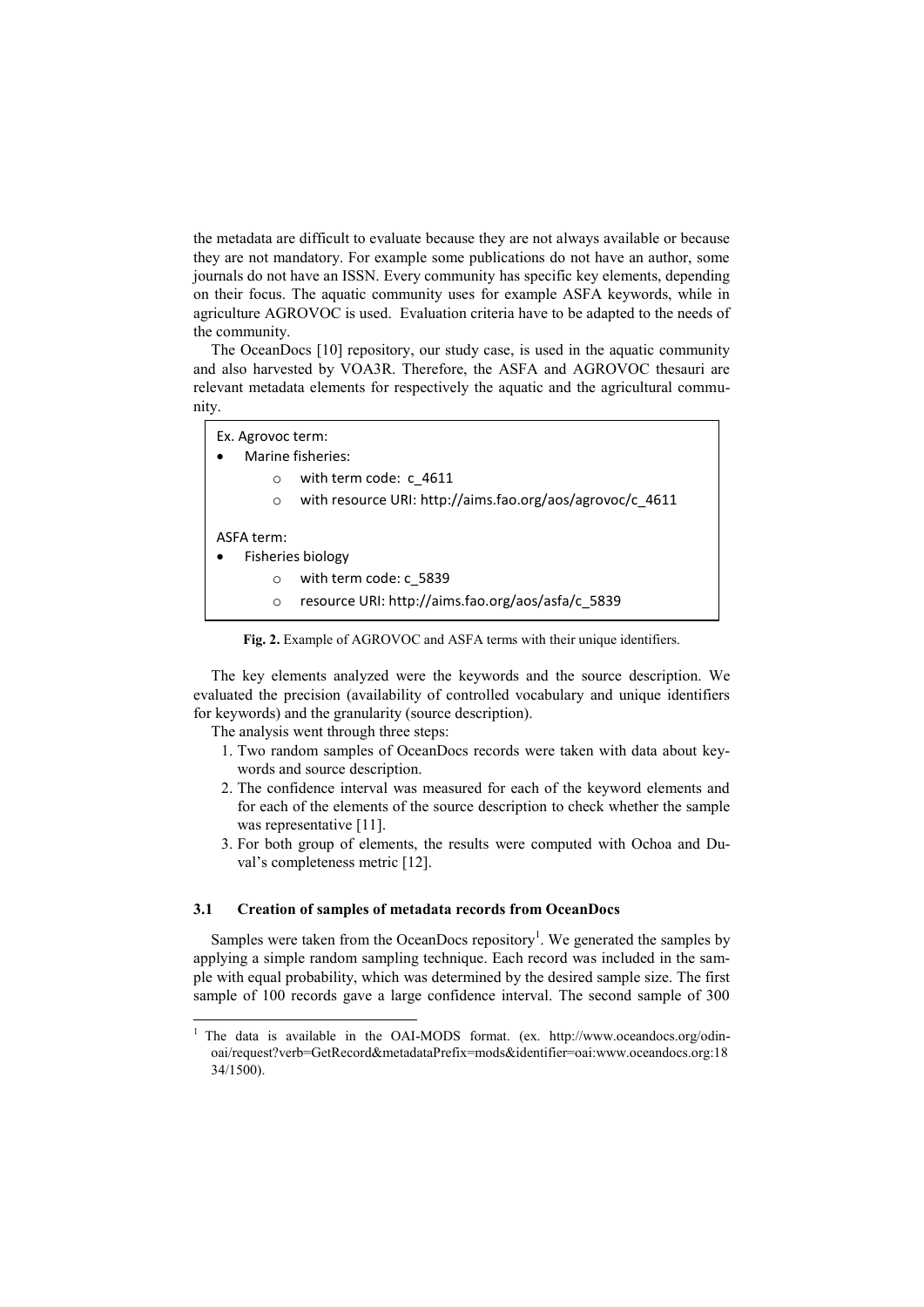records gave an acceptable confidence interval. Note that the size of the sample is not related to the size of the database, but to the standard deviation of the sample. Therefore, even for larger databases the technique allows to work with relatively small samples.

From each record we collected the following elements:

- Keywords: Free keywords, ASFA term, ASFA term code, AGROVOC term, AGROVOC URI
- Source of journal contribution: journal title, volume, issue, start page, end page. Only for sample 2, we calculated the availability.

If an element is available in a record the value is 1, if unavailable 0. Table 1 shows the results.

|                          | Free<br>keyword | <b>ASFA</b><br>keyword | <b>ASFA</b><br>termcode | <b>AGROVOC</b><br>keyword | <b>AGROVOC</b><br>URI |
|--------------------------|-----------------|------------------------|-------------------------|---------------------------|-----------------------|
| Sample $1 - 100$ records |                 |                        |                         |                           |                       |
| Records with             | 51              | 71                     | 64                      | 51                        | 51                    |
| Average $(\bar{x})$      | 0,51            | 0,71                   | 0,64                    | 0,51                      | 0,51                  |
| Sample $2 - 300$ records |                 |                        |                         |                           |                       |
| Records with             | 168             | 211                    | 196                     | 161                       | 161                   |
| Average $(\bar{x})$      | 0,56            | 0,703                  | 0,653                   | 0,537                     | 0,537                 |

**Table 1.** Availability of elements for the different samples

### **3.2 Defining the confidence interval of the samples**

For every keyword element of the samples, we defined the confidence interval using the formula proposed by L. Egghe and R. Rousseau. We calculated for the average  $\bar{x}$  of sample size *N* a confidence interval with 95% certitude.

$$
\left[\overline{x} - 1.96\sqrt{\frac{\overline{x}(1-\overline{x})}{N-1}}, \overline{x} + 1.96\sqrt{\frac{\overline{x}(1-\overline{x})}{N-1}}\right] \quad (95\% confidence interval) \tag{1}
$$

*From L. Egghe & R. Rousseau (2001). Elementary Statistics for Effective Library and Information Service Management. London, Aslib. p. 86*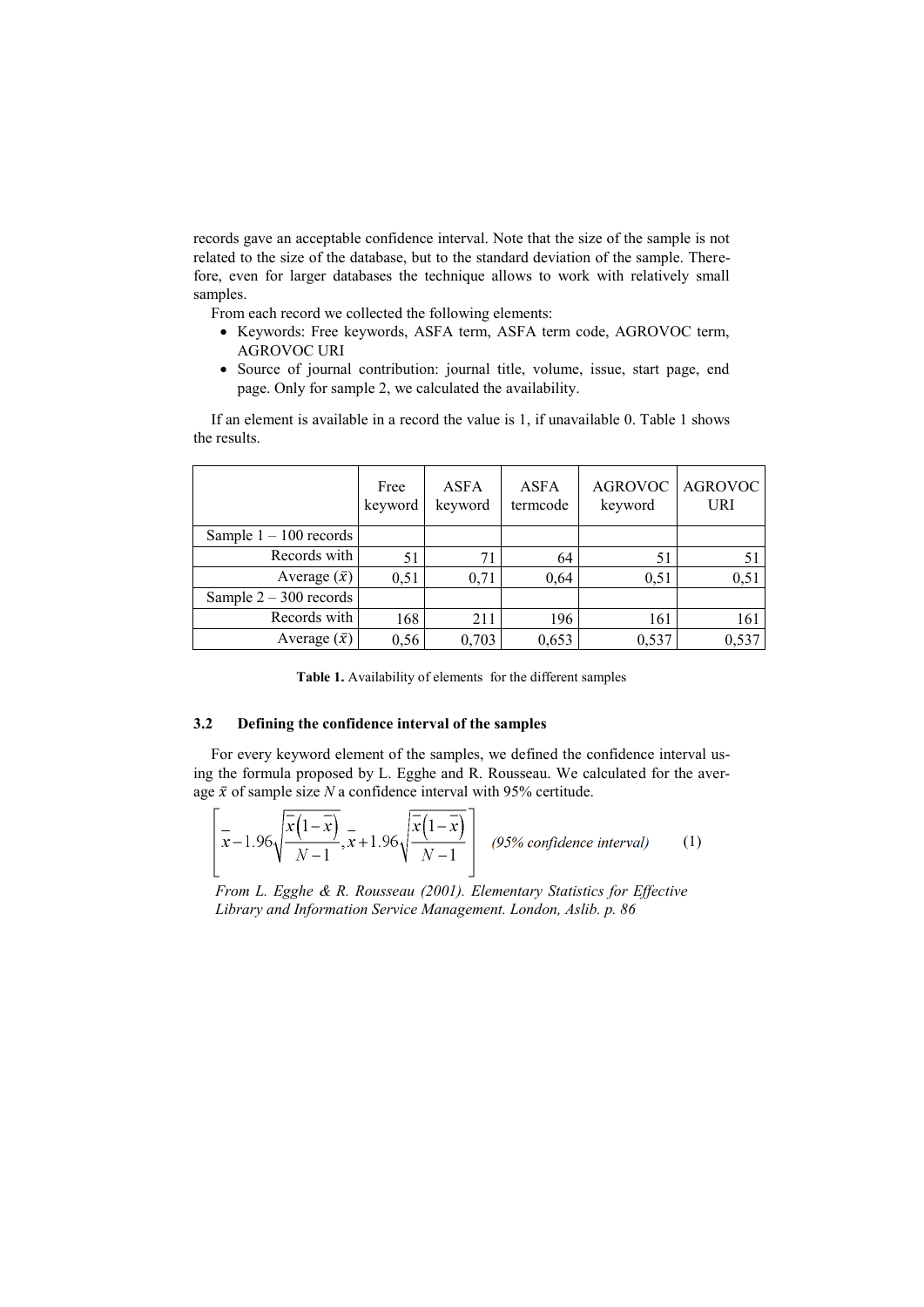The results are listed in table 2 and 3.

| Sample 1 (100 records) | Average $(\bar{x})$ | Confidence interval |
|------------------------|---------------------|---------------------|
| Free Keywords          | 0.51                | [0,412; 0,608]      |
| ASFA keyword           | 0.71                | [0,621; 0,799]      |
| ASFA code term         | 0.64                | [0,545; 0,735]      |
| <b>AGROVOC</b>         | 0.51                | [0,412; 0,608]      |
| <b>AGROVOC URI</b>     | 0.51                | [0,412; 0,608]      |

Sample 2 (300 records) Average  $(\bar{x})$  Confidence interval Free Keywords 0,56 [0,504 ; 0,616]<br>ASFA keyword 0.703 [0.651 : 0.755] ASFA keyword 0,703 [0,651 ; 0,755] ASFA code term  $0,653$  [0,599 ; 0,707] AGROVOC 1 0.537 [0.480 : 0.594] AGROVOC URI 0,537 [0,480 ; 0,594]

**Table 2.** Confidence interval of sample 1

|  | <b>Table 3.</b> Confidence interval of sample 2 |  |  |
|--|-------------------------------------------------|--|--|
|  |                                                 |  |  |

Sample 1 ( with sample size N=100) gave a confidence interval of about 20%. Therefore we took a second sample with 300 records which had an acceptable confidence interval for our further analysis.

#### **3.3 Evaluation of the metadata quality by using a completeness metric**

X. Ochoa and E. Duval have defined two completeness metrics. The basic completeness metric counts the number of fields in each metadata instance that contain a no-null value. In the case of multi-valued fields, the field is considered complete if at least one instance exists. They also proposes a metric with a weighting factor for the different metadata fields of the record. A higher degree of relevance of a field will be translated in a higher weighting factor. We used this weighted completeness metric.

$$
Qwcomp = \frac{\sum_{i=1}^{N} \alpha_i * P(i)}{\sum_{i=1}^{N} \alpha_i}
$$
 (2)

*From X. Ochoa & E. Duval (2009), Automatic evaluation of metadata quality in digital repositories. In Int. J. Digit. Libr., 10, (2-3), p. 71.*

Note that the maximum value for Qwcomp is 1 (all fields with importance different from 0 are non-empty) and the minimum value is 0 (all fields with importance different from 0 are empty).

As discussed above, while X. Ochoa and E. Duval measure the metadata quality using complete records, we focused on key elements of the metadata.

We evaluated the metadata quality of OceanDocs, specifically the use of keywords. We only looked at the averages of sample 2 because of their smaller confidence inter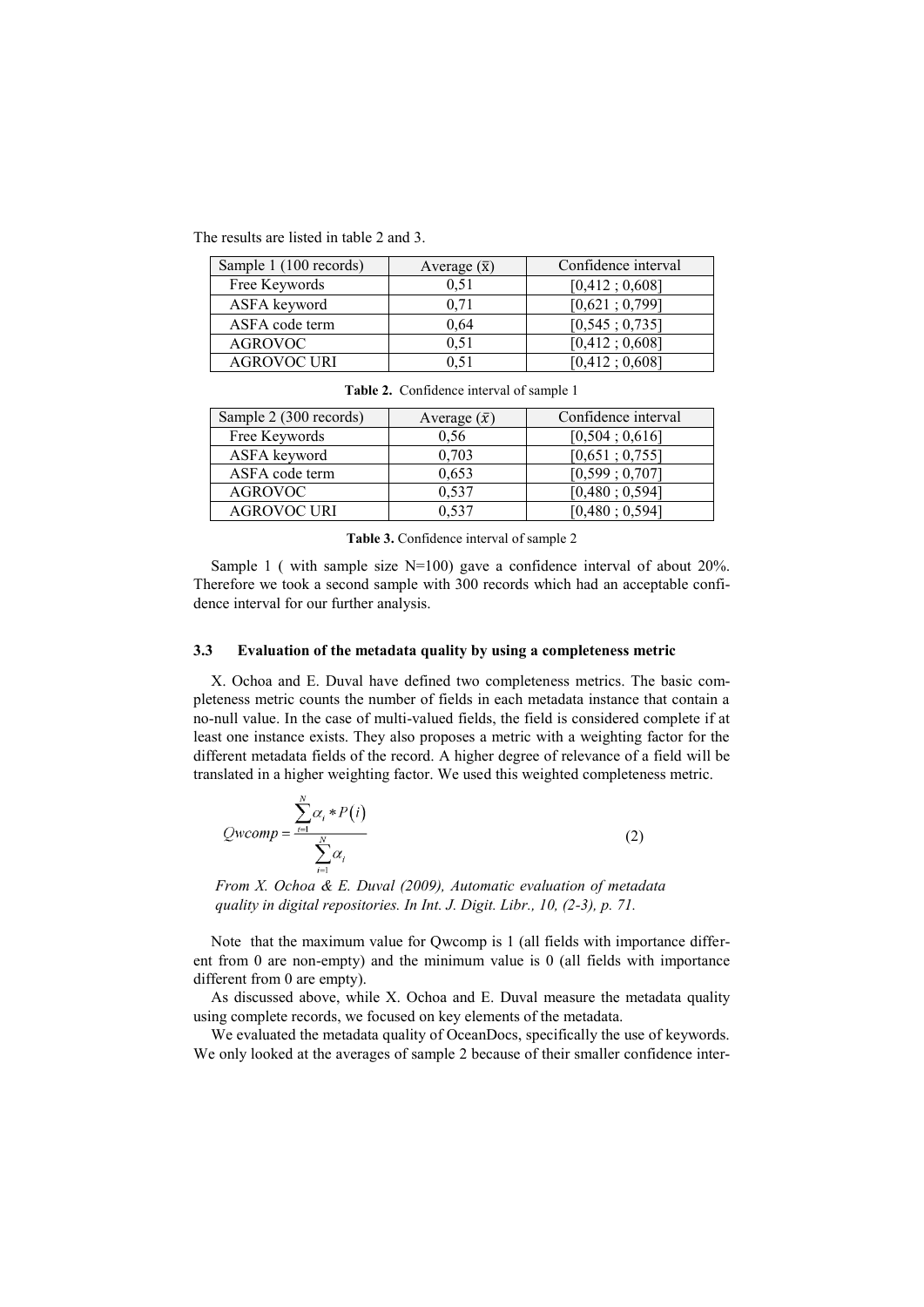val. For the aquatic community the use of the ASFA thesaurus is relevant. The agriculture community uses the AGROVOC thesaurus. Therefore we gave different weighting factors to each keyword element. Free keywords received the lowest and unique identifiers the highest weighting factor.

The quality of keywords elements for the aquatic community was measured by the use of free keywords, ASFA keywords and ASFA term codes. We gave them the following weighting factors for their relevance.

• Free keywords =  $1 - ASFA$  keywords =  $2 - ASFA$  term code = 3 The completeness value from aquatic perspective: Qwcomp=  $(1*0.56 + 2*0.703 + 3*0.653)/(1+2+3) = 0.654$ 

The quality of keywords elements for the agriculture community was measured by the use of free keywords, AGROVOC keywords and AGROVOC URIs with the following weighting factors.

• Free keywords = 1 - AGROVOC keywords = 2 - AGROVOC URI = 3 The completeness value from agriculture perspective: Qwcomp=  $(1*0,56 + 2*0,537+3*0,537)/(1+2+3) = 0,540$ 

In both cases we put a heavy weighting on the unique IDs. We believe that accuracy can be achieved mostly by using authority control and resource URIs are the most relevant exponent of it.

Based on the second sample, we also evaluated the completeness of the source description, specifically of journal contributions. From the 300 records in sample 2, 162 were journal contributions. We evaluated the source description on the existence of journal title, volume + issue, start page and end page. Volume and issue were combined - if one of both was available then it got a value - because some journals use only one of both.

The results are shown below in table 4.

|                     |       | Sample 2   Journal title   Volume-issue | Start page | End page |
|---------------------|-------|-----------------------------------------|------------|----------|
| Records with I      | 146   | 143                                     | 142        | 142      |
| Average $(\bar{x})$ | 0.901 | 0.883                                   | 0.877      | 0.877    |

**Table 4.** Availability of elements for publications in journals from sample 2

The following weighting factors were used, for:

• Journal title = 3 - volume + issue = 2 - start page = 2 - end page=1 The completeness value for source (journal contribution): Qwcomp= $(3*0,901 + 2*0,883 + 2*0,877 + 1*0,877)/(3+2+2+1) = 0,888$ .

We have evaluated the metadata of the OceanDocs repository on the quality of the keywords and the source description, through a sample of 300 records. We obtained the following completeness values.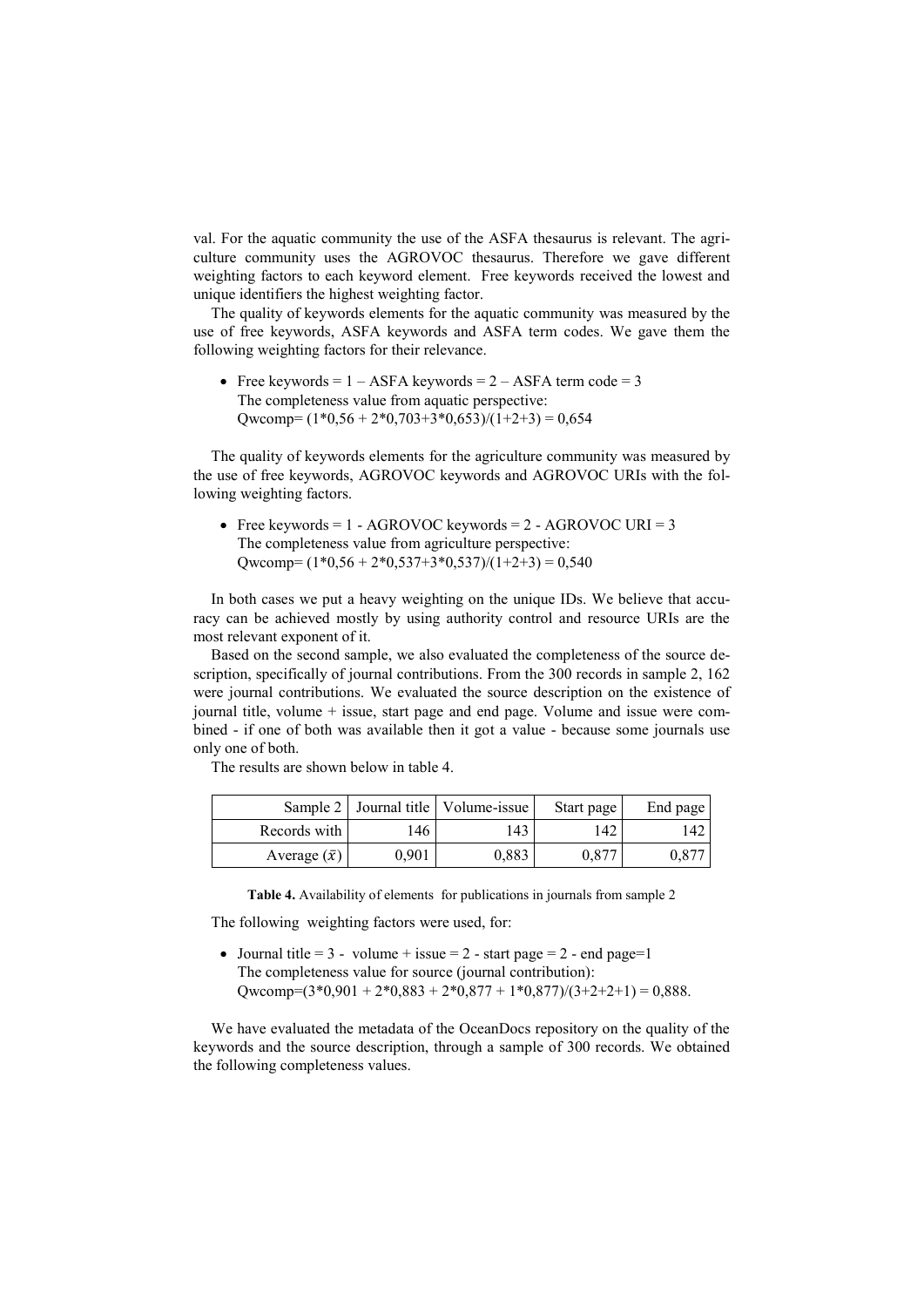| ASFA                          | 0.654 |
|-------------------------------|-------|
| AGROVOC                       | 0.540 |
| Source (Journal contribution) | 0,888 |

**Table 5.** Completeness values of ASFA, AGROVOC and Journal contributions

The level of metadata completeness for AGROVOC was low in OceanDocs. It is an oceanographic repository, therefore we expected a higher completeness level for ASFA. In our opinion, the completeness level for ASFA is still low. What level can a service provider expect to create services with these elements ? With a result of 0,654, about 35% of the records was not accessible through the keyword elements. On the other hand the completeness level of the source description was high. It demonstrates the granularity of the OceanDocs metadata.

Other aspects of the metadata could be studied like the description of relations (DOI, URLs, versioning, …). But the two parameters, keywords and source - ASFA and AGROVOC are similar parameters from different communities - are basic indicators of the completeness and the quality of metadata.

### **4 Conclusions**

This contribution presents a quick and easy evaluation method of the metadata quality of institutional repositories. It evaluates the completeness and granularity of the content using a sample of records. From these records, machine-readable elements were selected to be evaluated in their context. With the completeness metric of X. Ochoa and E. Duval the quality was measured. The OceanDocs repository was used as a case study.

If harvesters want to create extra services on top of the basic search functionalities, they have to control the quality and specifically the completeness of (specific parts of) the metadata. From our test case, we see that different communities, in our case agriculture and oceanography, will have different focuses: e.g. AGROVOC against ASFA. The quality and its evaluation will depend on the standards of the community. In our opinion quality evaluation is not a global process, but depends on the context. The completeness metric will then be used on the specific fields, relevant for the specific community.

It is difficult to define the threshold values for metadata completeness based on one case study. Further studies will be necessary, but already it is clear that a high level of completeness is necessary to create rich services on the harvester level.

Metadata quality is relevant for the services that are required and can be delivered to a community by a harvester like VOA3R. Rich metadata is for us complete, granular and precise metadata. Central in this approach is the use of authority control systems with controlled vocabularies, ontologies and ultimately the use of resource URIs as unique identifiers which guarantees the accuracy and the reusability of the metadata.